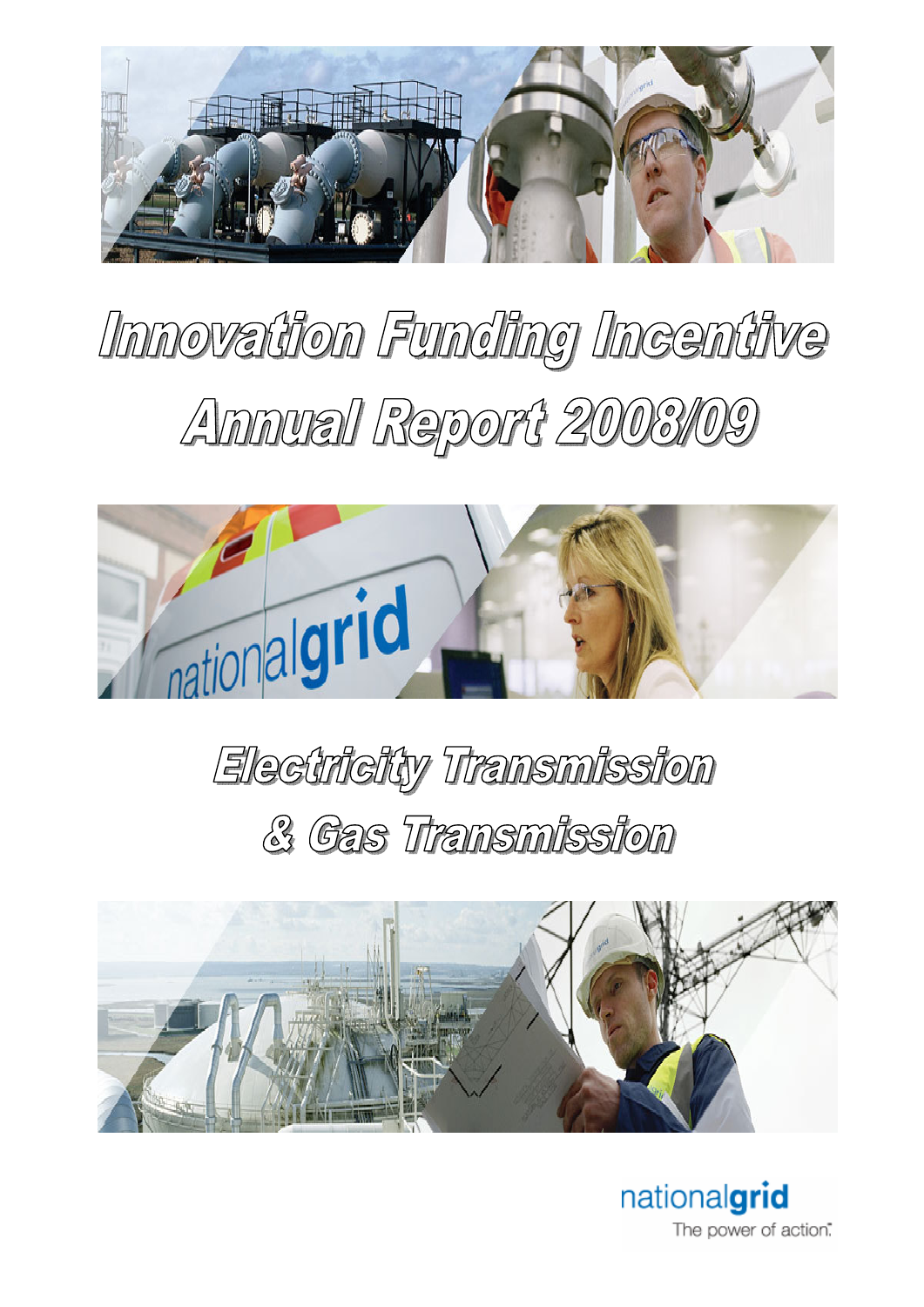

# **About National Grid's UK Transmission Businesses**

National Grid is an international Electricity and Gas Company and one of the largest investor-owned energy companies in the world. We play a vital role in providing energy to millions of customers across Great Britain in an efficient, reliable and safe manner. We are committed to safeguarding the environment for future generations and providing all our customers with the highest standards of service.



National Grid owns and maintains the high-voltage electricity transmission system in England and Wales, together with operating the system across Great Britain, balancing supply with demand on a minute by minute basis.





## **Gas Transmission**

The National Transmission System (NTS) is the high pressure part of National Grid's gas transmission system and it consists of more than 7,300 Kilometres of top quality welded steel pipeline operating at pressures of up to 94 bar (94 times normal atmospheric pressure, over 1350 psi). The gas is pushed through the system using 26 strategically placed compressor stations. From over 140 off-take points, the NTS supplies gas to 40 power stations, a small number of large industrial consumers and the Local Distribution Zones (LDZs) that contain pipes operating at lower pressure which eventually supply the consumer.



nationalgrid The power of action.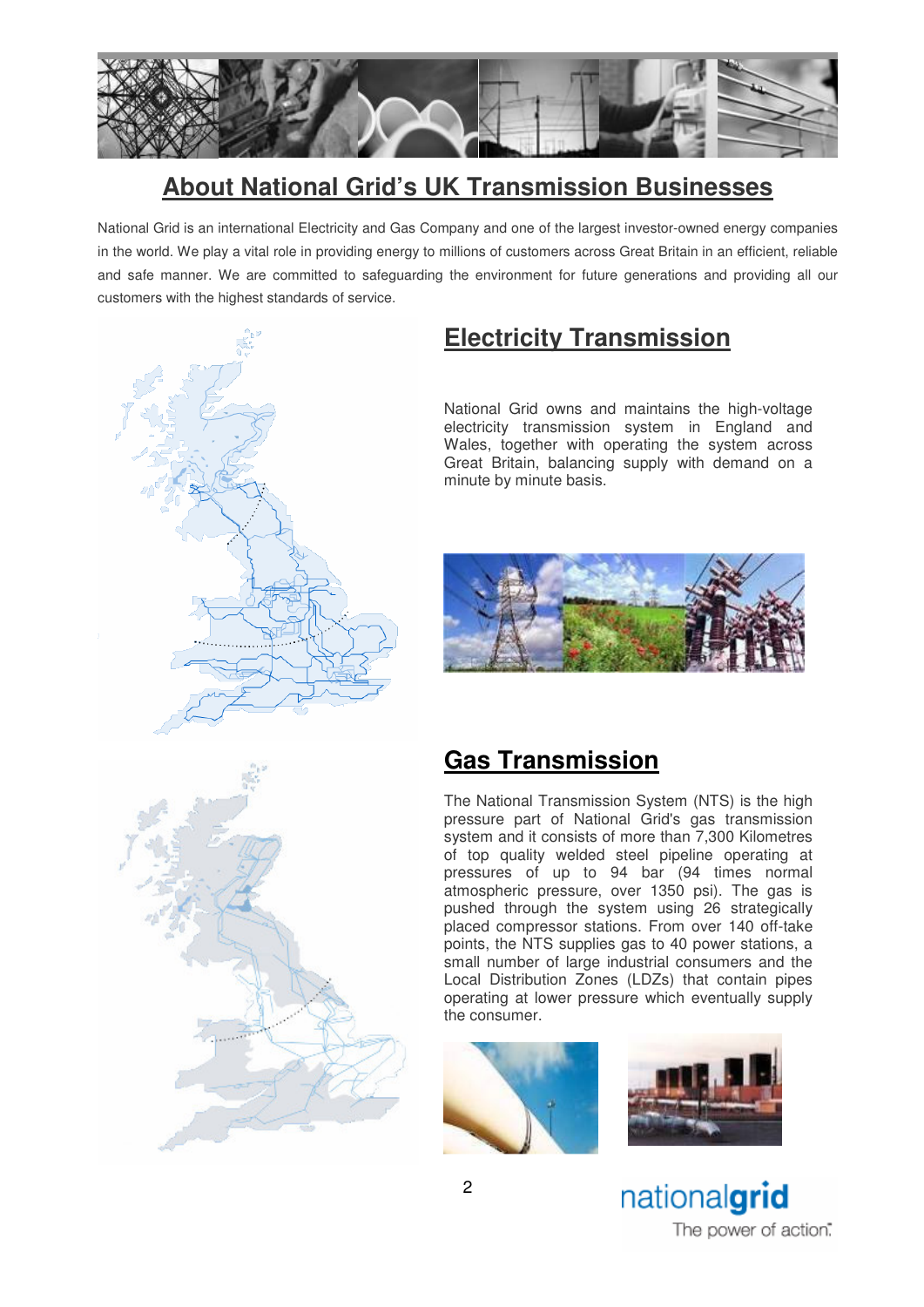

# **Introduction by Nick Winser, Executive Director**

I am pleased to introduce this report, which relates to the second year of the Gas and Electricity Transmission Innovation Funding Incentive.

In the 2007/08 report I outlined some of the future challenges for electricity and gas transmission, all of which are equally relevant today. The need to mitigate the decline of UKCS and to manage the transition to a low carbon economy remain vital challenges and set the framework for the development of long term energy policy. In relation to gas transmission, I also highlighted the need for us to prepare for changing patterns of energy supplies. The potential role of Carbon Capture & Storage (CCS) in the transition to a low carbon economy is another important focus. For electricity, our challenges include the connection of new low carbon generation, overcoming capacity constraints on the network and enabling Smart technology to optimise network and customer choices.

Following a further year of embedding this incentive within our business and tackling some of the challenges highlighted, the benefits from the first years programme are starting to be reflected in new business policies & procedures and new approaches to existing problems within National Grid.

We know that the need for innovation continues to increase as the future challenges we face become ever clearer. With this in mind National Grid has increased its utilisation of the incentive. Broadly speaking we spent half of our IFI funding allowance in 2007/8 and for 2008/9 we invested approaching 75% (£1.9m) of the gas allowance and 120% (£7.7m) of the electricity transmission annual allowance on R&D. We aim to lever our spending, with the total costs for the programme for electricity amounting to greater than £51m and the gas programme to greater than £14m.

The Innovation Funding Incentive has again been utilised for our existing assets and there continues to be a number of vital areas which we are exploring to further enhance safety, capability and reliability whilst ensuring efficient use of expenditure. As a network owner and operator, we also need to determine how best to secure appropriate investment in Transmission scale deployment of new technologies involving capital intensive assets, these assets carry with them an increased level of risk that they will not operate exactly as designed when compared to existing technologies and an appropriate funding mechanism needs to be identified to allow these assets to be trialled.

I hope that you will find this second report an informative document on some of the challenges facing the UK energy industry and the innovative approach National Grid is undertaking to tackle these challenges.

Nick Winser

Pride min

Executive Director

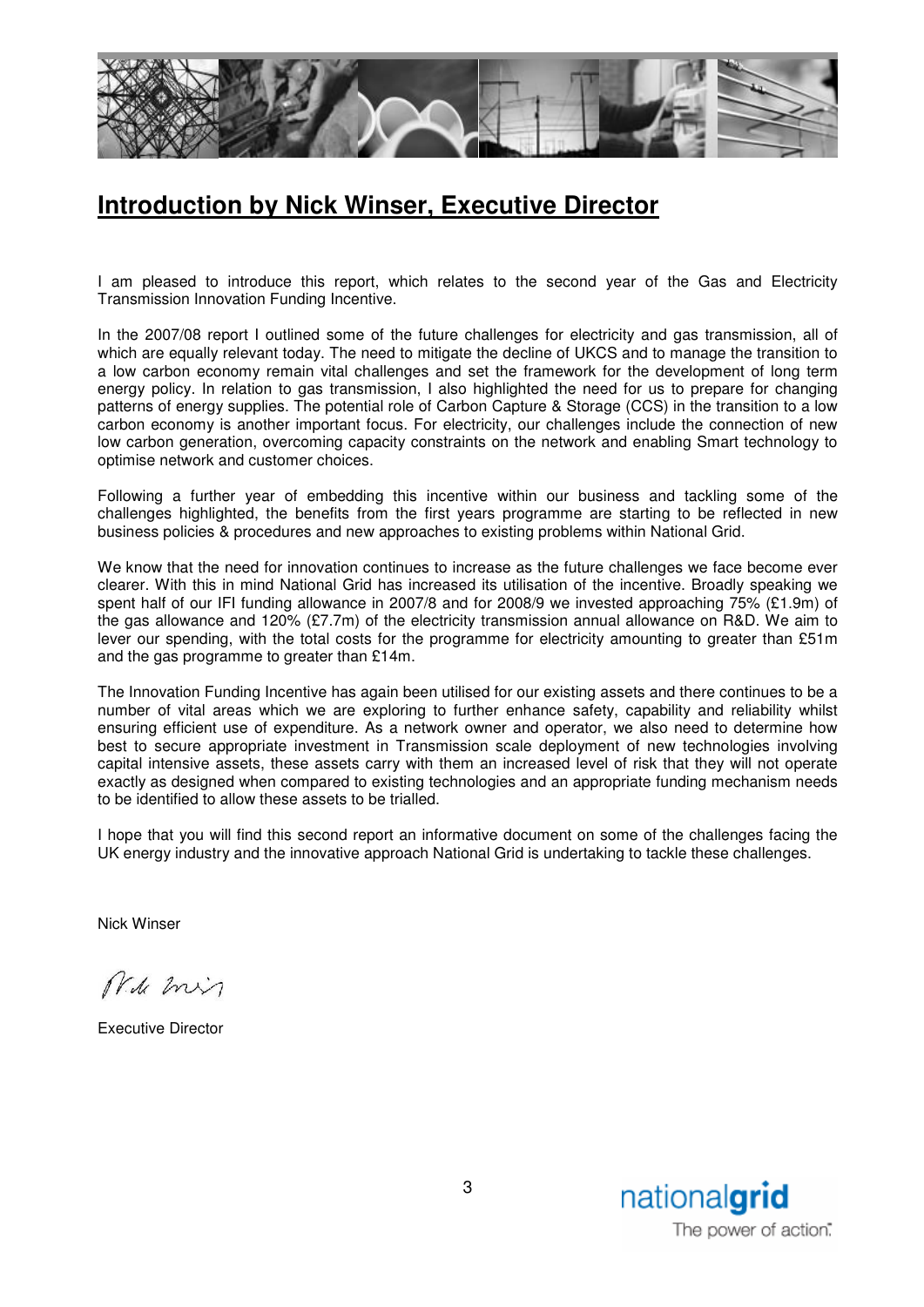

# **Document Structure**

This document has been designed in order to comply with the Innovation Good Practice Guide for Energy Networks (ENA Engineering Recommendation G85 Issue2) and the contents of this document are listed below.

- Introduction from Nick Winser
- Document Structure
- Overview of 2008/2009 R&D Activities
- R&D Focus Areas
- Finance Overview & Benefits of Programme
- National Grid Electricity Transmission R&D Detailed Reports
- National Grid Gas Transmission R&D Detailed Reports

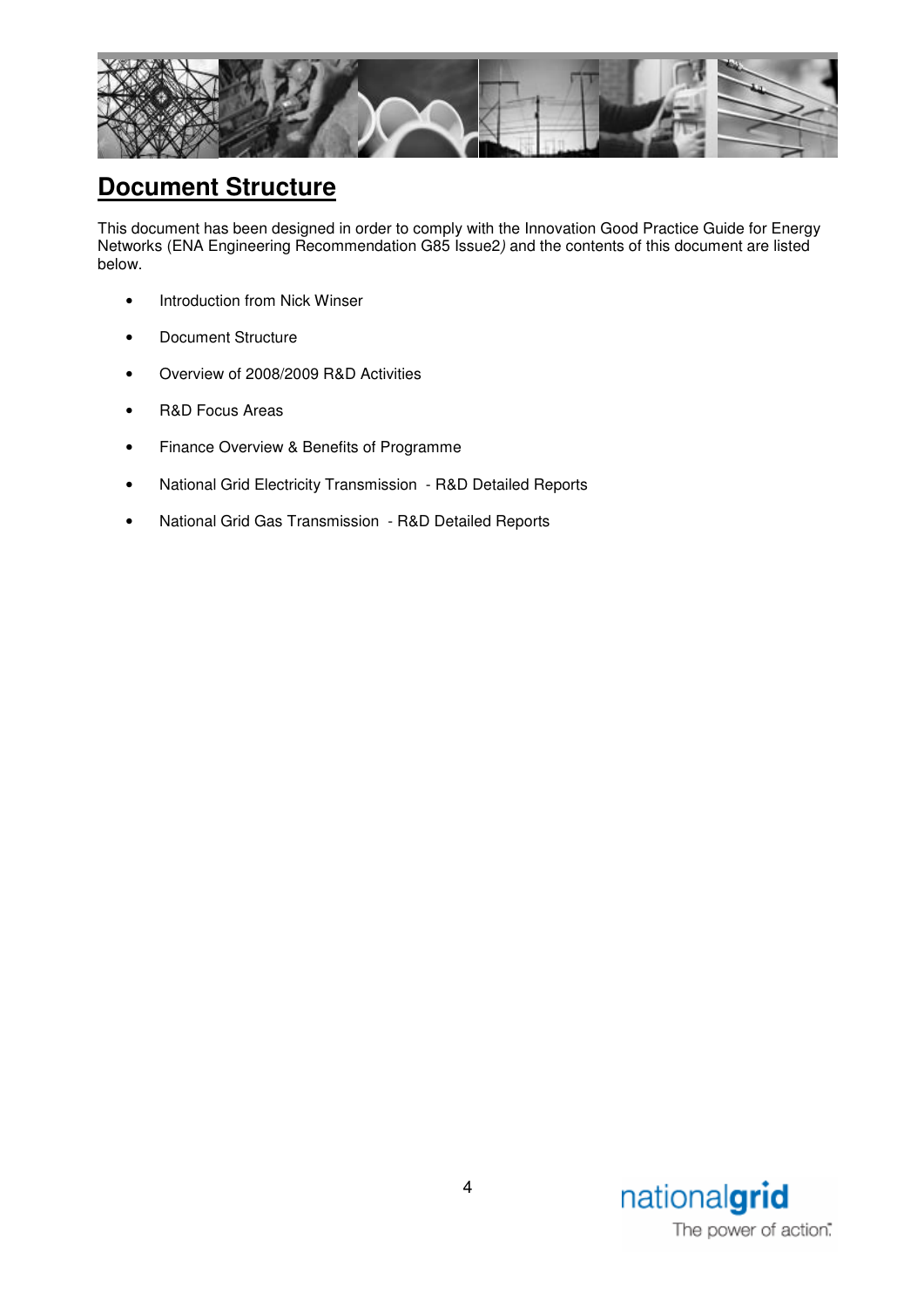

## **Overview of 2008/2009 programme**

Our approach for this second year of the Innovation Funding Incentive (IFI) has again been one of extensive collaboration and active discussion with all our stakeholders. Wherever practicable we have sponsored collaborative R&D with other organisations who share common objectives as well as maximising the benefit of IFI money for UK consumers through working with other Electricity Transmission and Distribution companies and the UK Gas Distribution companies. We have in place collaboration agreements with Manchester, Southampton, Strathclyde and Cardiff universities as well as Germanischer Lloyd (previously Advantica) to aid in the delivery of R&D. This arrangement gives us cost effective access to high quality research resources; National Grid is extending this to include other key UK universities in the electricity and gas sectors.

We are a member of the Energy Research Partnership, an influential 50/50% government and industry group which aims to establish the forward R&D agenda for UK. We are working closely with our key equipment suppliers to ensure their own R&D programmes are geared to delivering products which will meet the challenges we face. In addition we are developing relationships with organisations such as the Energy & Physical Sciences Research Council, the Technology Strategy Board, and the Energy Technologies Institute to ensure a coordinated approach to R&D in the energy sector.

Finally it is becoming clear that, as IFI serves us well for the immediate R&D programme, a gap is opening up ahead as we seek to satisfy the intensifying demand for new technology to facilitate a low carbon energy infrastructure. Of particular importance will be the likely need to sponsor large scale demonstrator projects (i.e. pre deployment) to prove new technology will work on a real transmission network. We are therefore pleased to join Ofgem in their RPI-X@20 Innovation workstream which is looking at this issue.

# **R&D Focus Areas**

As part of this report National Grid would like to highlight the broad range of ideas and issues that currently make up our Research and Development portfolio. As part of this broad range we have projects at different phases of development and technical maturity. In order to highlight the different levels of maturity that we are currently exploring, all the areas mentioned in the foreword will have an indication of their technology readiness level (TRL).

The TRL indicates how close a technology is to becoming both technically and commercially viable and can be seen in Figure 1. The bottom level on the TRL, Level 1 relates to research with no obvious purpose more commonly known as "Blue Sky



#### Research", Level 9 on the TRL scale indicates products/information readily available with no development required. Currently National Grid's R&D activities have been focussed between TRLs two and eight. This range ensures that National Grid balances both tactical and strategic projects within its portfolio but also ensures that the innovation money is being used for innovation activities and not purchasing existing solutions.

The projects highlighted in the following pages will give a flavour of the differences between the TRLs and illustrate National Grid's approach to maintaining a balanced portfolio.



#### **Figure 1 Explanation of Technology Readiness Levels**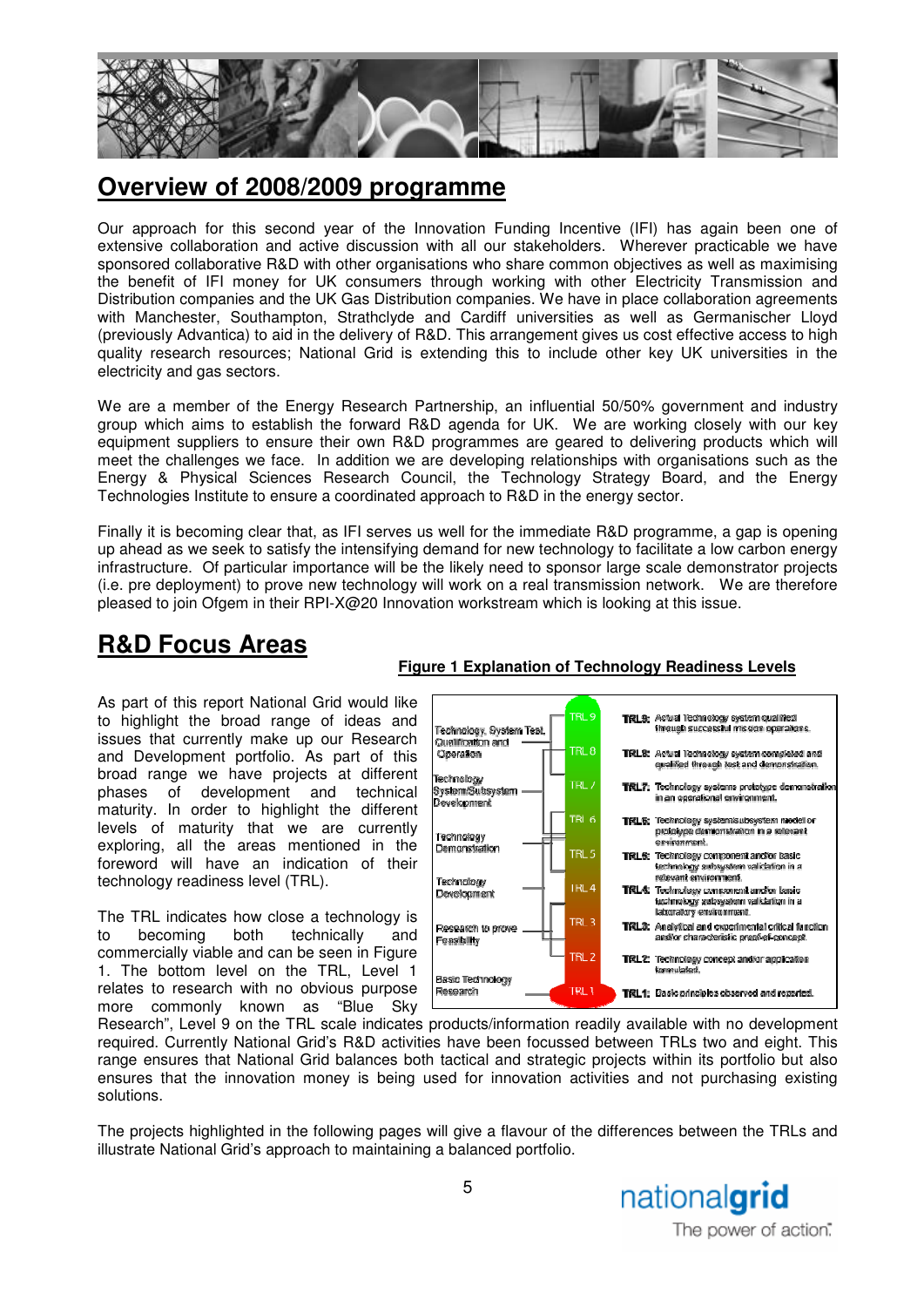

#### **Projects Focussed on Improving Health and Safety and Efficiency in Maintenance Activities (Electricity).**

As part of our continued focus on improving health and safety, National Grid has utilised part of its IFI funding to develop equipment and techniques which are designed to improve safety and reduce occupation health issues. The examples below highlight the work done in the area of new maintenance techniques for overhead lines and towers.

Within National Grid the Maintenance Delivery Electricity (MDE) development team has been focussed on improving both Health and Safety and efficiency by continually assessing equipment and techniques for carrying out the routine maintenance tasks and addressing tasks currently undertaken manually. Below is a brief summary of the projects undertaken within 2008/9 financial year. These projects build upon the success achieved during the first year of IFI.



#### **(Projects Addressing TRLs 6-8)**



**Powered Ladder Access Basket** – this project was initiated to provide a suitable access/egress system and working platform for linesmen whilst working on suspension insulator sets. A number of successful field trials have been completed over the last 12 months. A final production unit is in manufacture and approval will then be sought for full deployment prior to roll out to site.

**Portable Earthing Trailer** – this project aims to provide a mechanical aid when installing portable earths in substations. The concept evaluation has been completed with the main criteria being fully investigated. The design of the aid is nearing completion. The manufacture of the first prototype is expected to begin during June 2009. Once the prototype is complete, extensive field trials will be undertaken to ascertain if the initial design meets the functional specification. These trials will also allow valuable feedback to be obtained from site which will guide the project to a final specification.



**Earthwire Platform** – this platform is being developed to provide a suitable access/egress platform whilst carrying out maintenance on earthwires. The initial prototype has been trialled, identifying a change to the specification and design parameters. The second prototype has been manufactured and tested. Field trials are to be completed to ascertain the suitability of the current design and any required design changes.

**Severn Cable Tunnel Access/Egress Trolley** – this project will deliver a powered trolley which will aid the movement of equipment into and out of the 2km Severn cable tunnel and can double up as a rescue aid in case of injury to a person down the cable tunnel. Final trials have been completed successfully. Further investigations are to be undertaken in 2009 to ascertain if the trolley can be utilised in any other cable tunnel.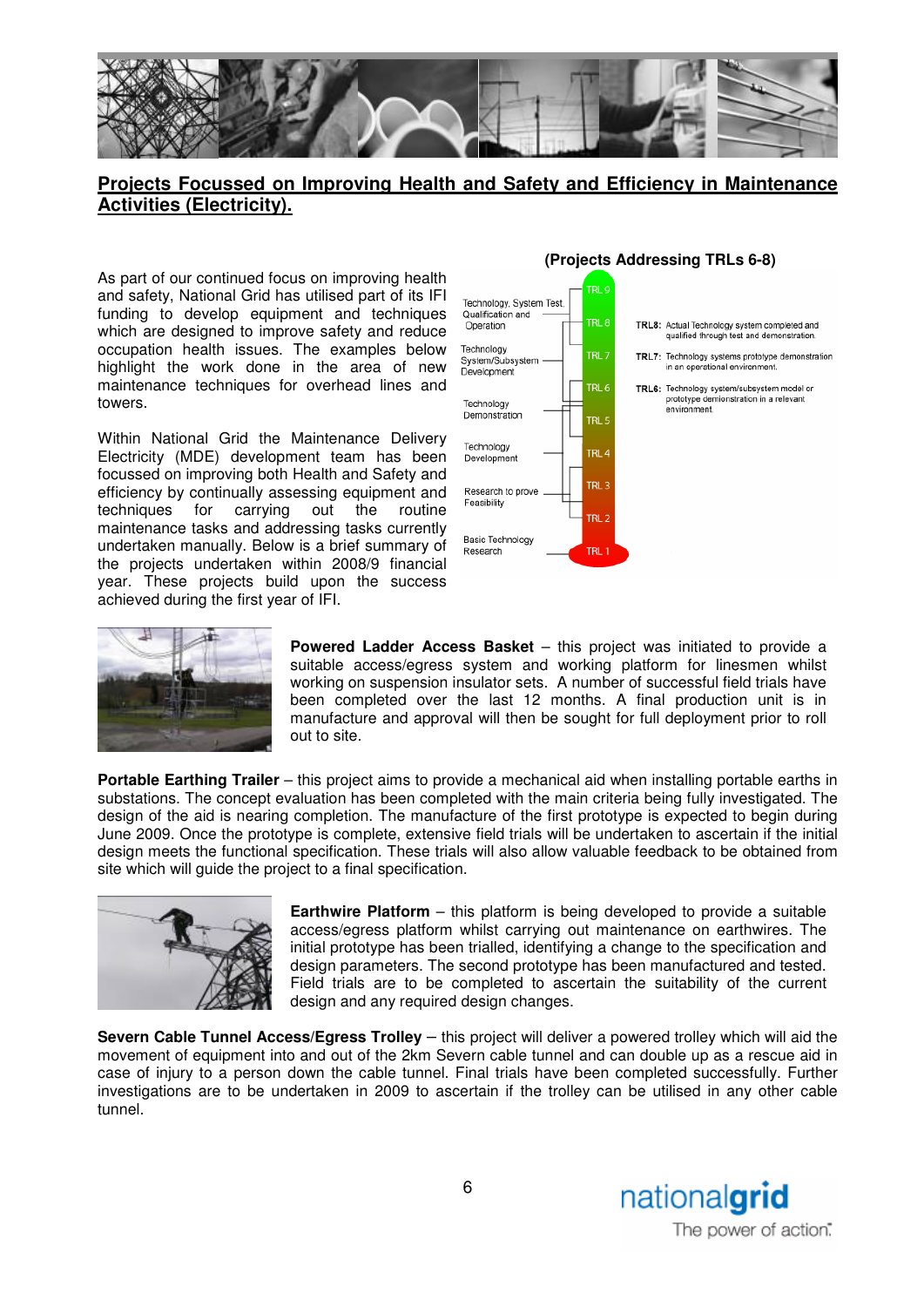



**Trolley Jump Kit** – the aim is to develop a lightweight jump kit which will be used to allow suspension insulators to be passed within the overhead line conductor trolleys. First prototypes of new jump kit have been trialled and a number of improvements identified. A second prototype has now been manufactured and tested. Field trials are now required to ensure the new equipment works efficiently and to identify any further modifications.

**Development of Yoke Plates** – this project will deliver a number of bespoke lightweight yoke plates used to carry out routine maintenance tasks. Two yoke plates (A and V) are complete, two yoke Plates (O and L) are currently in the design phase. The purpose for the redesign is to reduce the weight of the yoke plates which will reduce the manual handling risks. The developed yoke plates are to be approved and made available to overhead line teams.



**Earthwire Lifting Beam** – This project is developing a lightweight lifting beam for suspension tower peaks to provide a lifting point for the replacement of earthwire suspension fittings. An initial design has been manufactured and tested. Extensive trials successfully completed. A possible improvement to the design and a reduction in weight is currently being investigated.

The plan for 2009/10 is to progress the current projects to completion and to identify any further improvements to maintenance procedures.

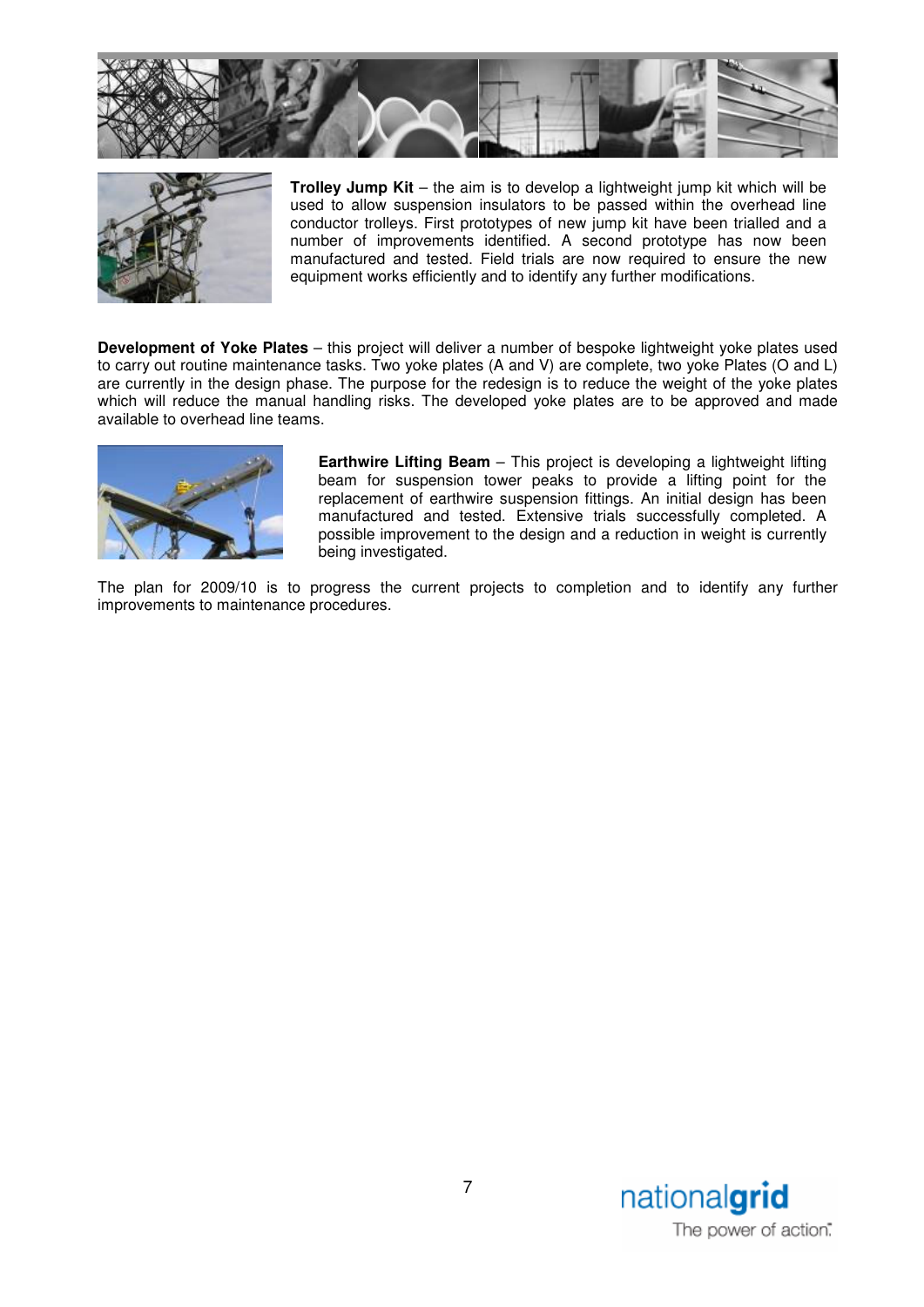

#### **Identifying and Managing Corrosion (Gas) (Projects Addressing TRLs 4-7)**

The pictures below show some extreme examples of external corrosion on National Grid Gas Transmission's above ground assets, most of these would warrant immediate maintenance action. Due to the age of the gas transmission network, the incidence of such cases is now reaching the level where alternative maintenance practices need to be considered. Without some new approaches to the maintenance of pipework coatings, there will be a significant increase in repair and replacement costs and the increasing potential for corrosion-related failures.



- TRL7: Technology systems prototype demonstration<br>in an operational environment.
- TRL6: Technology system/subsystem model or<br>prototype demionstration in a relevant
- TRL5: Technology component and/or basic rechnology subsystem validation in a<br>technology subsystem validation in a<br>relevant environment.
- TRL4: Technology component and/or basic technology subsystem validation in a laboratory environment.



National Grid is therefore investigating:

- Techniques to reduce the cost and resources required to conduct reactive repairs to the coatings on above ground pipework assets, involving the identification of single coat paint systems that can be used to perform local patch repair on existing paint coatings.
- Potential use of overcoat treatments to extend the life of existing coatings, without the need to remove the original coating and rebuild from bare metal.
- Non-invasive techniques to locate areas of hidden corrosion, for example under insulation cladding or between the pipework and its supports, such that cladding and supports are only dismantled where maintenance is actually required.

The general objectives of these work programmes are to make more efficient use of a finite maintenance resource and to introduce a more proactive approach, rather than simply relying on reactive maintenance.

Additionally, National Grid is investing in a highly leveraged programme of research into external corrosion through its membership of Pipeline Research Council International (PRCI). The programme of projects which National Grid contributes to is worth \$723k this year (increasing from \$473k the previous year). This

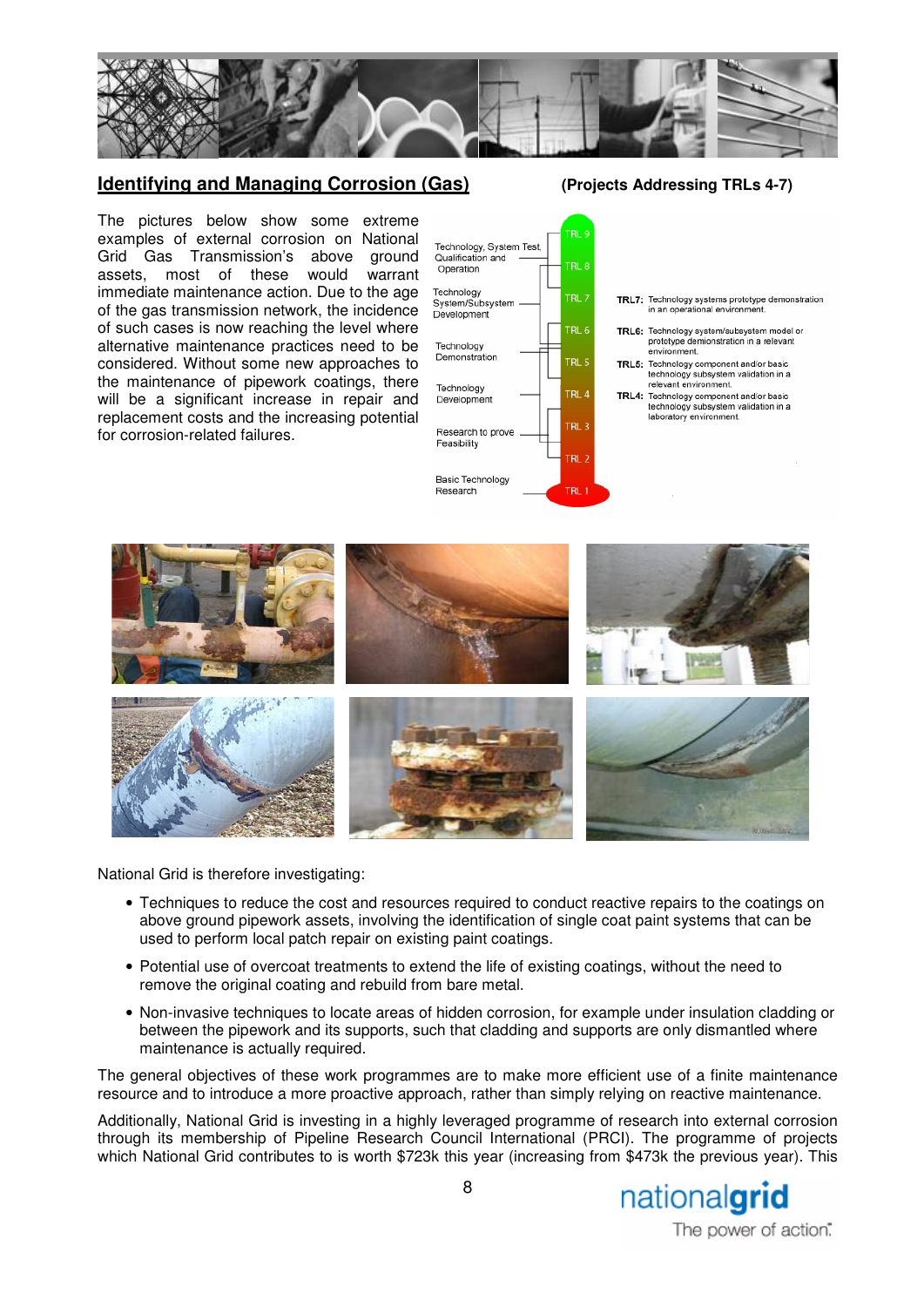

programme is investigating technologies for the identification and evaluation of coating disbondment, the characterisation of in-line inspection tool data, and the location and characterisation of corrosion in difficultto-inspect areas. This programme therefore dove-tails well with the previously mentioned work programmes.

Also, under the theme of corrosion, National Grid is currently investigating:

- How corrosion and other deterioration mechanisms are affecting the ability of block valves to operate effectively. Such valves are used to isolate lengths of the pipeline network safely for maintenance and would be relied upon in the event of a major pipeline failure.
- Whether the scheduling of in-line inspection (ILI) of pipelines can be optimised to focus ILI activity where it is most needed without compromising on safe operation of the gas transmission network.
- Whether fire protection coatings can be applied to firewater pipework systems, so they can be constructed above ground to be maintained more effectively and efficiently in the event of corrosion.

National Grid has also been working on the scoping of further work programmes which will commence early next yea in the following areas:

- The identification and evaluation of alternatives to cadmium plating for pipe joint fasteners on above ground assets. Cadmium plating is easily damaged, allowing corrosion to develop, and exposure to cadmium is also recognised as a potential health hazard.
- The identification and evaluation of more reliable alternatives to nitrogen buffering, that is typically utilised between pipelines and their protective sleeves, where a pipeline crosses major roadways. Loss of nitrogen pressure or contact between the pipeline and its coating could result in corrosion, which is extremely costly to repair as well as being highly disruptive to the motoring public.

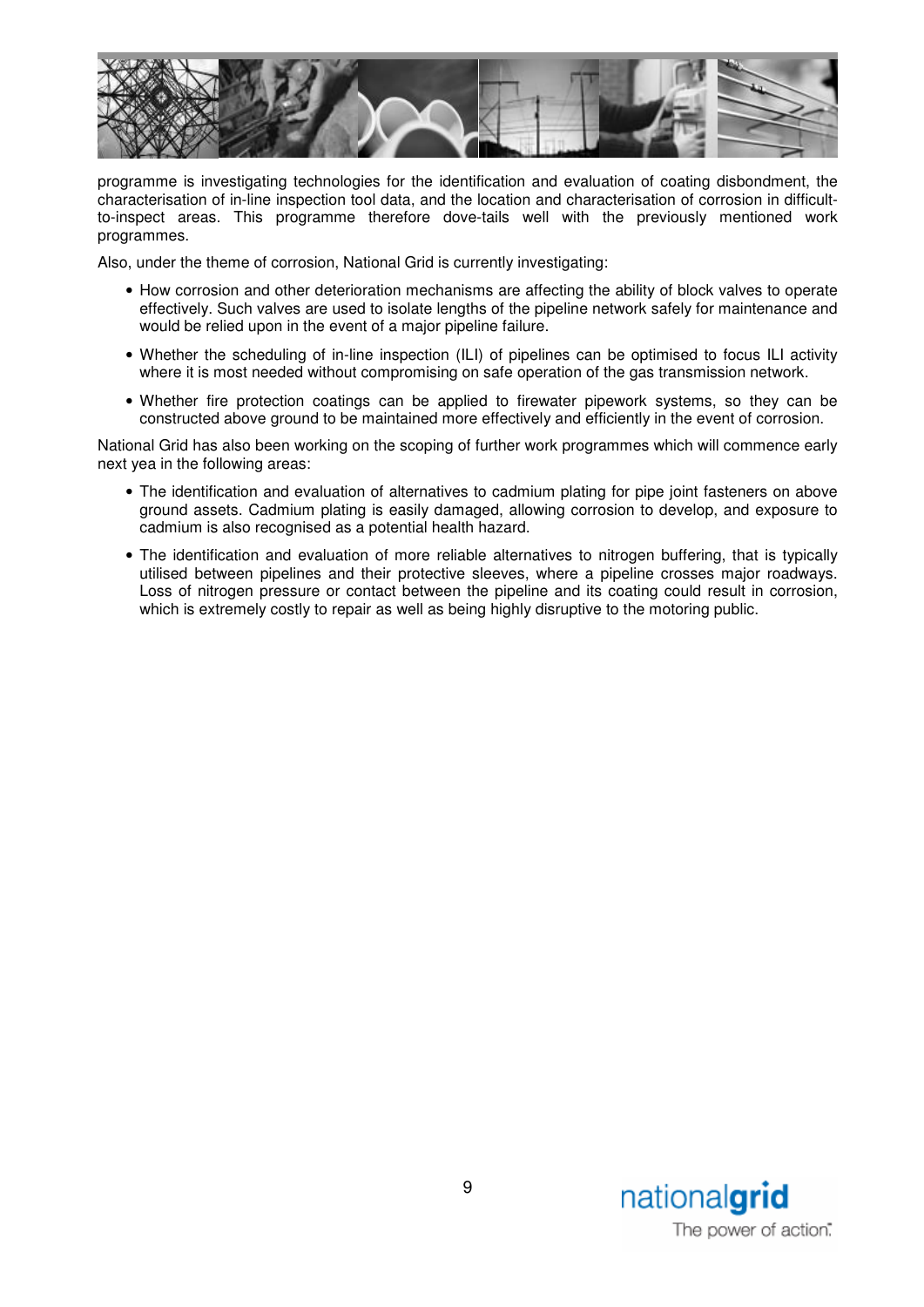

### **Liquid Contamination (Gas)** (**Projects Addressing TRLs 5-7)**

National Grid's National Gas Transmission system is operated as a dry system. However, in a typical year there will be several serious incidents of liquid contamination within the National Gas Transmission System (NTS).

Upstream process failures can allow liquids, such as glycols, methanol or gas condensate, to contaminate the gas. Alternatively, the composition may be such that liquid condenses out of the gas flow as the pressure and temperature of the gas change through the network, despite no significant liquid content being evident at the entry point.

Once they are in the system, liquids can interfere with measurement equipment, for



example, they can affect the behaviour of flow measurement devices and contaminate the impulse tubing on pressure measurement devices. Liquids can be a problem for maintenance crews, for example, when venting pipework for maintenance or valve bodies to test leak tightness, the presence of liquids in the vented gas can lead to oily liquid fall-out over the immediate environment. Liquids are also thought to damage gas turbines that power the compressors on the network, because they use the line gas as fuel. The result can be more frequent major overhauls of the gas turbine engines. Liquids can also damage equipment owned by large industrial customers. The annual bill to repair damage and compensate customers is estimated to be in excess of £1m.



The standard measurement installations at the entry points to the national gas transmission system are only designed to measure components in the gas up to C6 (hexane). They cannot detect liquids or the types of components that cause condensation downstream. National Grid is therefore evaluating whether an array of alternative methods could do this, as well as providing at least some indication of the quantities involved. A high pressure pipework test loop has been established at the Spadeadam Test Facility operated by GL Industrial Services to provide a platform to evaluate the alternative methods. It is hoped that cameras installed inside the test loop will also give National Grid a valuable insight into the behaviour of liquid contaminants within a pipework system.

National Grid is also preparing to evaluate the performance of an IRIS centrifuge, which is designed for relatively small pipework systems to separate out and collect any entrained liquids. It will be evaluated on the fuel supply into a gas turbine at one of its compressor stations, where liquid contamination has been a recurrent problem.

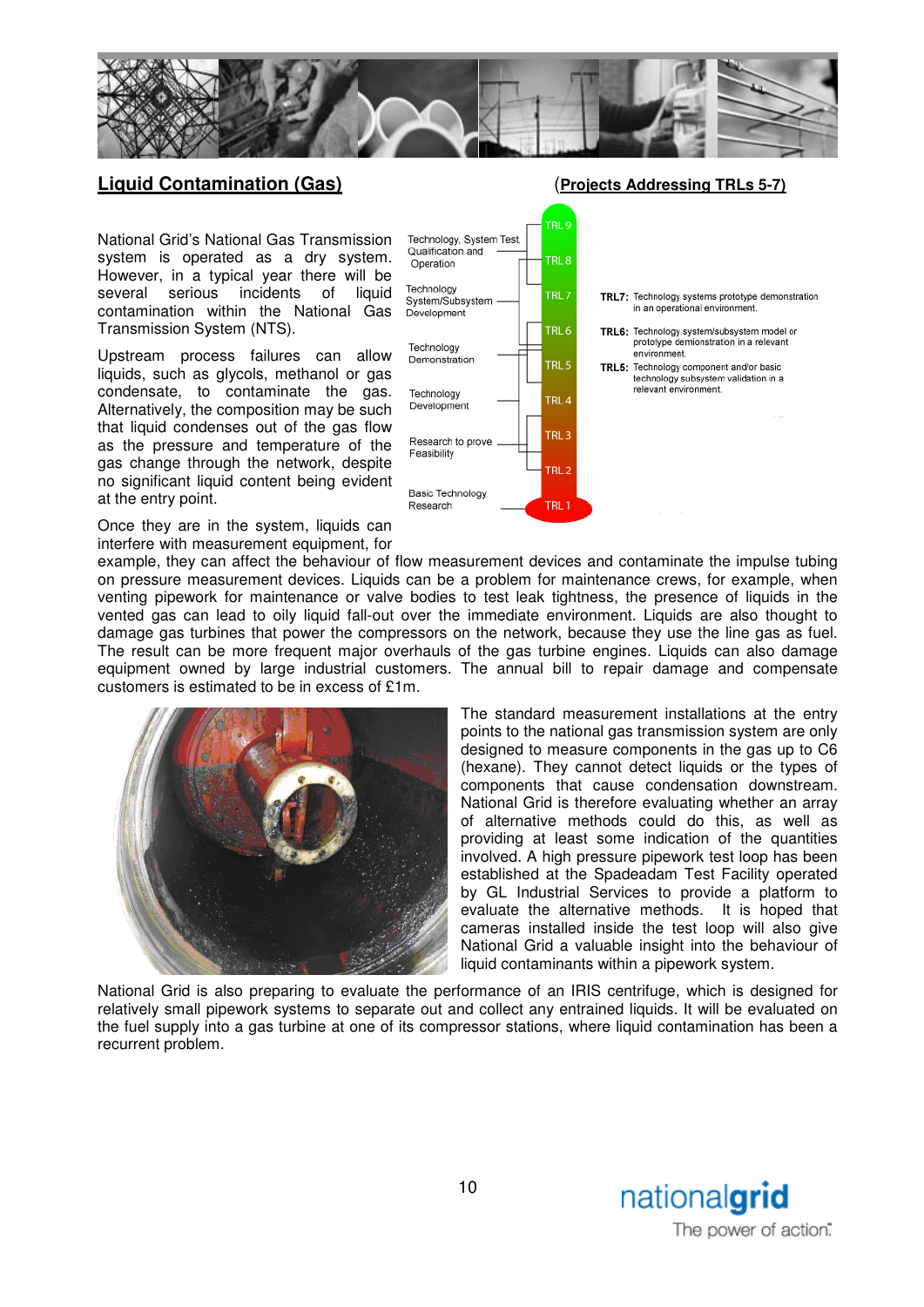

#### **Climate Change (Projects Addressing TRLs 5-7)**

National Grid has been involved in a groundbreaking study to consider the effects of climate change on the energy industry. The 14-month Energy Project 2 (EP2) has involved National Grid working with the Met Office and ten other energy companies to establish what effect climate change will have on the industry's infrastructure. This was completed in November 2008.

EP2 project was carried out with industry experts to bring the science very close to practical business application instead of it being just theory. EP2 investigated a number of issues including soil conditions and their impact on cables; how the urban heat island might change so the industry can plan city infrastructure; the relationship between electricity network resilience and weather; a tool to predict sea surges at sites of interest (e.g. LNG sites); and



climate models and wind projections. Potential changes in demand are another key factor as higher temperatures could increase electricity requirements during the summer, as air conditioning units become more widely used. This is, however, balanced by lower demand in the winter.

Key findings from the project are:

- With a few exceptions, such as the thermal ratings of equipment and apparatus, there is currently no evidence to support adjusting network design standards.
- The risk profile for transformers will be affected. Design thresholds of temperature will be exceeded more often and there will be more hot nights in cities.
- Soil conditions will change. Higher temperatures and seasonal differences in soil moisture are expected. Future conditions could be included in cable rating studies by increasing average summer soil temperatures in the models by approximately 0.5°C per decade.
- The output of thermal power stations (and in particular Combined Cycle Gas Turbines) could be suppressed with higher air temperature meaning lower air density and, in turn, lower mass flow. Conditions at each location should be considered, especially during re-design or new build and, if appropriate, adaptation planned.
- Historical climatologies are no longer valid because climate is not stationary. The new climatologies that take account of climate change are already being adopted and will improve demand forecasting and planning out to 10 years ahead.
- Wind resource is uncertain and understanding future resource represents a significant challenge.

Although we don't yet have the answers, this project has highlighted possible strategies for improving industry knowledge.

#### **National Grid initiatives in adaptation include:**

- **Improve** flexibility of energy supplies to cope with incremental climate and sudden extreme weather related demand changes.
- **Increase** electricity network resilience to more frequent storms, extreme high winds, future flooding.
- **Reduce** vulnerability of energy transmission infrastructure to high temperatures and sea-level rise and flooding.
- **Increase** energy production from weather-dependent renewable sources

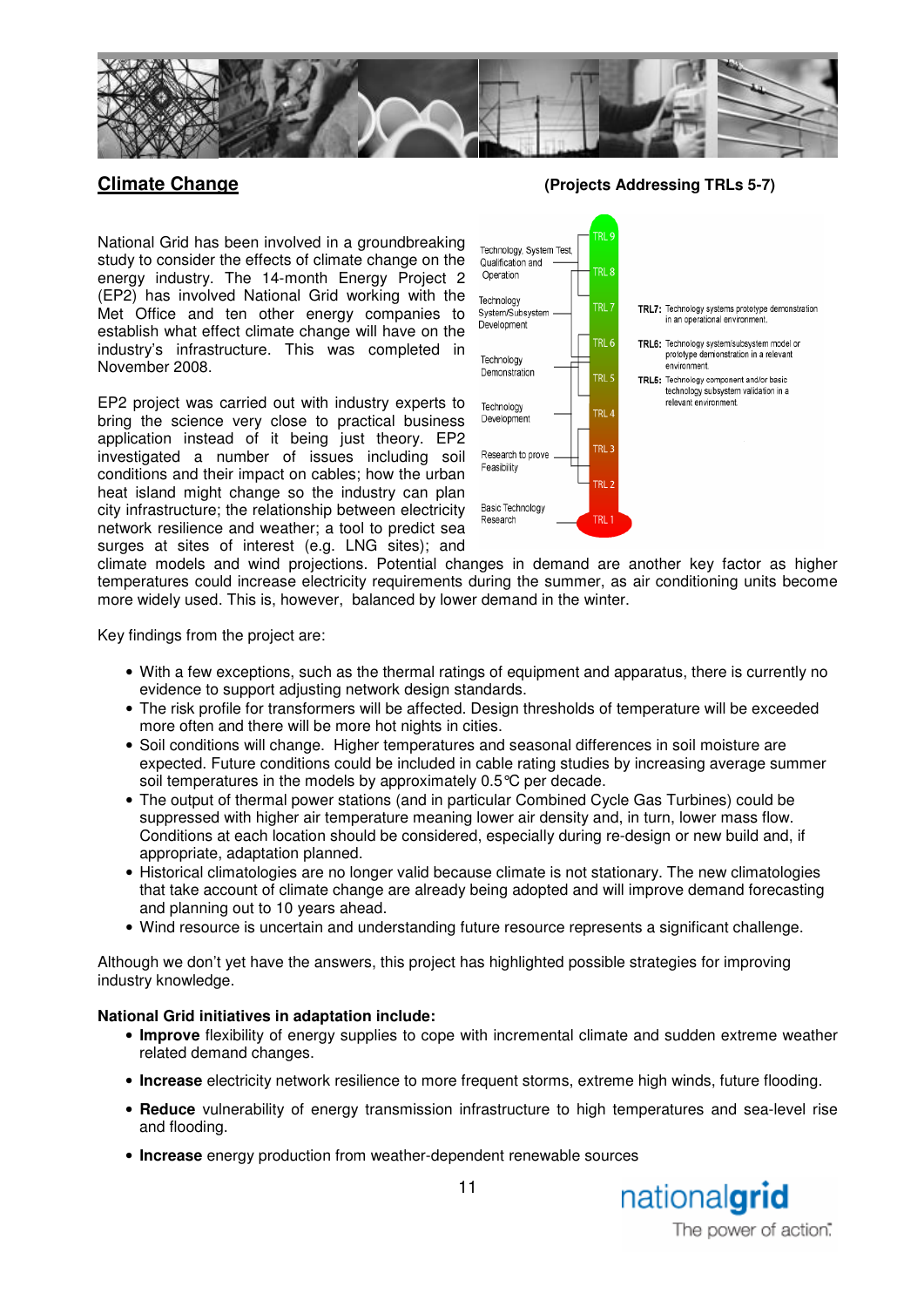

### **Carbon Capture and Storage (Gas) (Projects Addressing TRLs 5-7)**

National Grid is commencing investigations into possible future reuse of some of its high pressure natural gas transmission pipelines to transport anthropogenic Carbon Dioxide  $(CO<sub>2</sub>)$  from power stations and heavy industry to storage offshore.

The Scotland and Humber regions in England have been identified as offering some of the best opportunities for Carbon Capture and Storage (CCS) in Europe, with power stations and other heavy industry close to the North Sea oil and gas fields which, when depleted, could provide storage for their CO<sub>2</sub> emissions (i.e. sequestration sites).

CCS networks in Scotland and Humberside could together result in a reduction of up to 78 million tonnes of  $CO<sub>2</sub>$  (60 for Humberside and 18 for Scotland) going into the atmosphere every year. That's equivalent to taking nearly all of Britain's cars off the road.

Alongside this substantial reduction in greenhouse gas emissions, CCS would also bring benefits to security of



TRL6: Technology system/subsystem model or

TRL5: Technology component and/or basic technology subsystem validation in a

electricity supply by allowing coal to remain part of a future diverse low carbon energy mix. Coal generation, with its flexible output, could play a valuable role in meeting the UK's future energy requirements alongside a large proportion of intermittent wind generation and relatively large nuclear generators. In a recent consultation entitled "Proposed disposal of part of the National Transmission System (NTS) for Carbon Capture and Storage" published on the 8<sup>th</sup> April 2009, Ofgem highlight that " The Government believes that CCS is a particular important way of reducing emissions given that a significant percentage of the increase in the world energy demand is expected to be met by fossil fuels….the Government argues that the ability of CCS to reduce emissions could help to meet the UK's growing energy needs and maintain the security of the UK's energy supply"

National Grid is exploring opportunities to apply its expertise in gas pipelines to CCS. It is looking at developing networks where clusters of power stations or other heavy industry adopting CCS use the same pipeline infrastructure. This would be much more practical and economic than the wasteful duplication of each building its own separate pipeline (i.e. on a point to point basis). We are supporting a broad range of R&D in this area although this report only details those elements where IFI funding is being utilised.

#### **Carbon Capture & Storage Research**

In order to properly consider the opportunities and challenges mentioned above, National Grid has developed and commenced a programme of Research and Development, which is focused on ensuring the safety and reliability of the NTS and associated assets, whilst transporting gaseous phase CO<sub>2</sub>. National Grid has utilised a proportion of its IFI money to fund this programme. The programme has been based on similar work, which was carried out for natural gas in the 1970s and 1980s and which forms the basis of the safety justification for National Grid's high pressure transmission network.

The R & D for gas phase  $CO<sub>2</sub>$  transportation work contains a number of areas including:-

- Composition and quality standard
- Environmental and pipeline routeing
- Fracture propagation (small and large scale testing)
- Safety related (e.g. hazard/risk distances, dispersion modelling etc.)
- Network design (e.g. integrity and mechanical design aspects etc.)

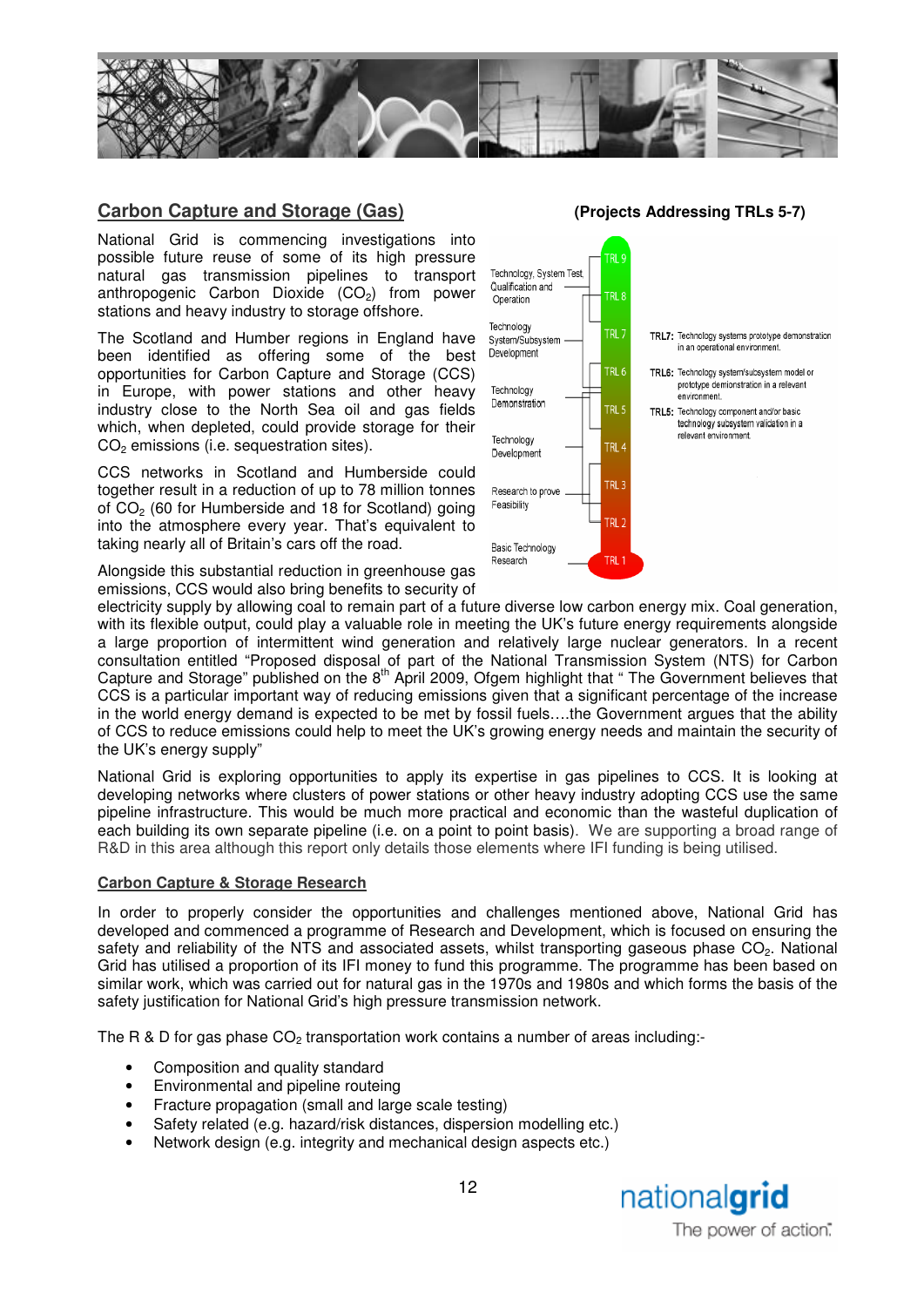

### **Future Networks (Electricity) (Projects Addressing TRLs 4-7)**

This programme of work is vital to delivering the 2030/2050 low carbon economy. Broadly the work can be divided into two discrete subsections:

- 1. Projects which assess, model and examine the impact of renewable generation (offshore and onshore), low carbon energy sources, intermittency, flexible demand, etc. on established networks, assets and technologies.
- 2. Projects which seek to extend and enhance the capability and capacity of the transmission network and thereby enable the full utilisation of demand and generation connections with minimum constraints.



- TRL7: Technology systems prototype demonstration in an operational environment TRL6: Technology system/subsystem model or
- prototype demionstration in a relevant environment.
- TRL5: Technology component and/or basic technology subsystem validation in a relevant environment.
- TRL4: Technology component and/or basic technology subsystem validation in a laboratory environment.

Delivery of the 2030/2050 low carbon economy requires a number of fundamental areas to be examined, for example how to Black Start a network with a completely different generation and demand configuration, how to ensure dynamic stability is achieved in the presence of unconventional generation controllers together with series capacitors and integrated HVDC systems, delivery of power quality within the required limits, possible deployment of low voltage demand disconnection and regulation schemes, and facilitation of demand side management. These work elements link into the various European and International interests in this area including FENIX (European funded collaboration), and FlexNet (EPSRC funded Supergen collaboration) as well as the EPRI projects which we sponsor. They also aim to deliver solutions which meet recommendations made by the Electricity Networks Strategy Group Accelerated investment in this key area, including demonstration and deployment of new technology, should be anticipated in future IFI reports.

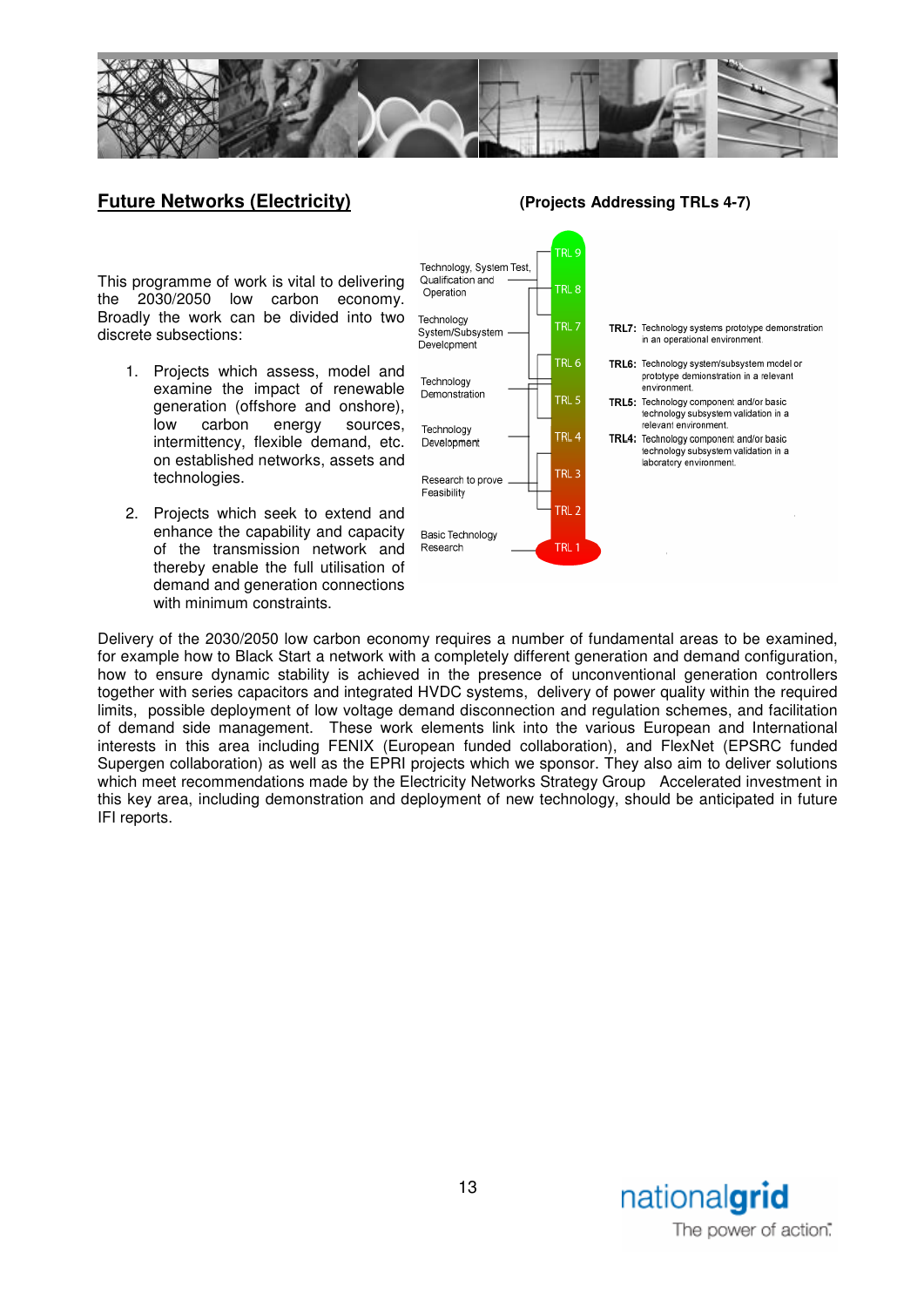

**Dynamic Assessment of Short Circuit Loading of Substation Structures (Electricity)** 

The assessment of substation civil structures under short circuit loading conditions often indicates they have insufficient strength when consideration is being given to reuse following the up-rating of electrical capacity. Intuitively this did not seem to be correct and therefore National Grid instigated a sponsored research project to review the structural assessment methods and explore whether more sophisticated techniques could better take account of the transient nature of the short circuit. Consulting Engineers Mott MacDonald examined the problem and were able to develop a non-linear finite element analysis technique to model the conductor trajectories more accurately and subsequent loads imparted onto these structures, removing a lot of the conservatism inherent in established methods.



The project has now reached the end of the development stage and has begun to be implemented in a small number of cases where there are significant benefits for National Grid in reusing the structures. To date structures in more than 10 locations have been evaluated including configurations of a more complex nature which were beyond the capability of previous methods. This has had a positive impact on corporate risk for National Grid as previously the behaviour of particular structure types was unknown and potential for failure during a short circuit event undefined.

Based upon demolition and reconstruction costs reported by the Alliances, it is estimated that capital costs in the region of £1 million have already been saved on the early deployment of the technique. Additionally, where the retention of structures has been achieved, associated benefits include reduced health and safety risk, scheme programme reduction and support of sustainability targets.

Typical substation gantry structure Modelled representation of a substation bay circuit





nationalgrid

The power of action.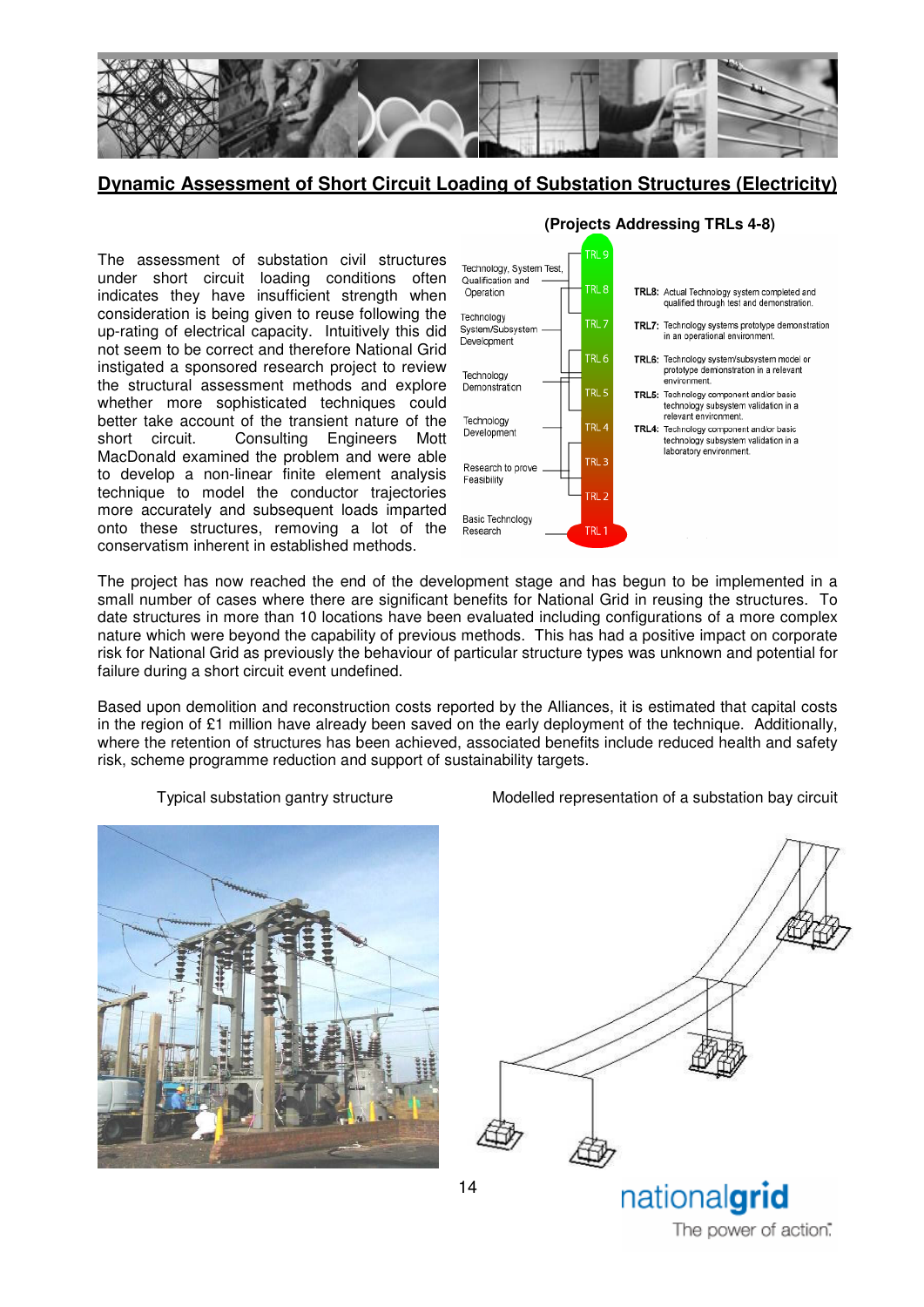



Correlation between full-scale test data (CIGRE technique) and Dynamic Analysis Technique results (ADINA new technique)

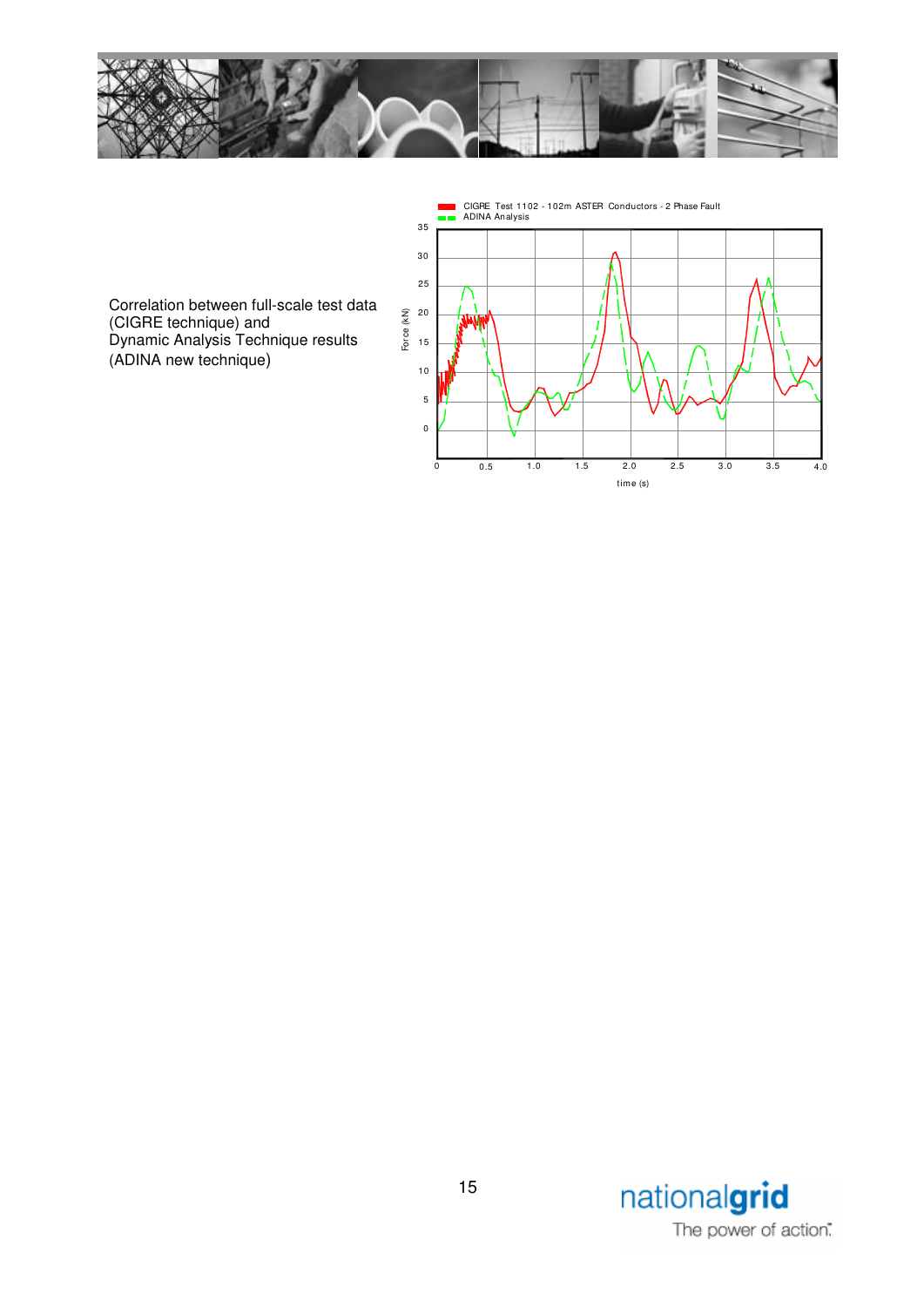

## **Cable Asset Lives (Electricity)**

The purpose of this work was to review and develop our understanding of the factors affecting the asset lives of oil-filled cable. The benefits from conducting this research would provide National Grid with further understanding of the deterioration mechanisms of oil filled cables as well as develop the ability to understand better the assessment of risks, costs and performance. This work builds on previous research initiated at National Grid's research laboratories in Leatherhead.

There were initially 3 phases to the project:

- Review and development of our understanding of the life limiting factors for each element of an oil filled cable system.
- Develop a cable health scoring system
- Develop a deterioration model to represent the degradation mechanisms of oil-filled cable systems.

An extensive report detailed the life limiting factors of cable systems, which included a review of the cable itself (oversheath, metallic sheaths, fluid filled paper and polypropylene/paper laminate (PPL) insulation, and the dielectric fluids), oil systems (tank design and construction, gauges, transducers, pipes etc), the bonding system, cooling systems, cable sealing end support structures and civil works (the cable laying environment such as trenches, troughs and ducts). An asset health scoring system has been developed which carries out an assessment of each cable's current condition.

A spreadsheet based deterioration model has been developed to establish, based on the cable construction, which elements of the cable system are most likely to deteriorate. The model has default values for each component's asset life profile and has the capacity to be updated with forensic results. These will confirm the remaining useful life for each cable component and hence provide a more accurate assessment of the cable's life.

Deterioration mechanism: reinforcing tape corrosion



Reinforcing tape failure results in the lead sheath being unable to contain the oil pressure, leading to 'bulging' of the sheath and, eventually, oil leaking from the cable causing environmental and reliability performance issues.

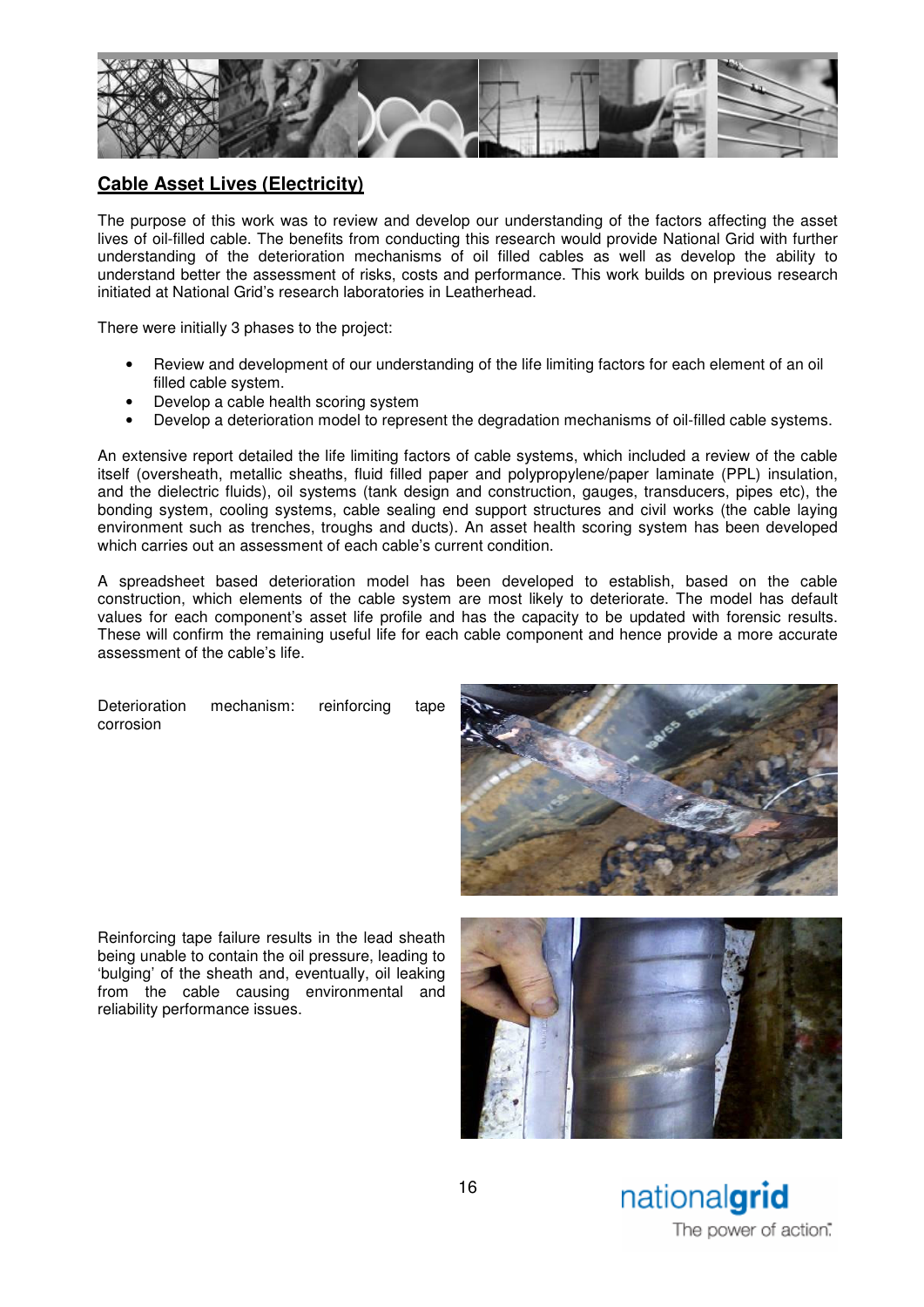

# **Finance Overview & Benefits of Programme**

This section of the report gives the financial information associated with the 2008/09 programme. Over the next few pages the allowance for the 2008/09 and the amount carried over from 2007/08 into 2008/09 are explained, the amount spent for 2008/09 is highlighted and compared to the 2007/08 IFI spend and the 2008/09 spend is broken down to highlight where we are currently utilising the IFI money. In line with R&D Management Good Practice, reported costs are for value of work done to the end of March 2009 rather than costs invoiced to that date.

|                                                      | <b>NGET</b> | <b>NGG</b> | <b>COMBINED</b> |
|------------------------------------------------------|-------------|------------|-----------------|
| Network Revenue                                      | £1,147 $m$  | £526m      | £1,673m         |
| 2008/09 IFI Allowance                                | £5.737m     | £2.632m    | £8.369m         |
| Allowance carried over from 2007/08                  | £2.393m     | £1.256m    | £3.650m         |
| <b>Total Allowance</b>                               | £8.130m     | £3.888m    | £12.019m        |
| Number of Active projects                            | 128         | 45         | 173             |
| External expenditure                                 | £6.745m     | £1.705m    | £8.450m         |
| Internal Expenditure                                 | £0.963m     | £0.245m    | £1.208m         |
| <b>Total Expenditure</b>                             | £7.708m     | £1.950m    | £9.658m         |
| Unused IFI Allowance carried forward to<br>2009/2010 | 0           | £0.682m    | £0.682m         |





**Electricity EGas ETotal**